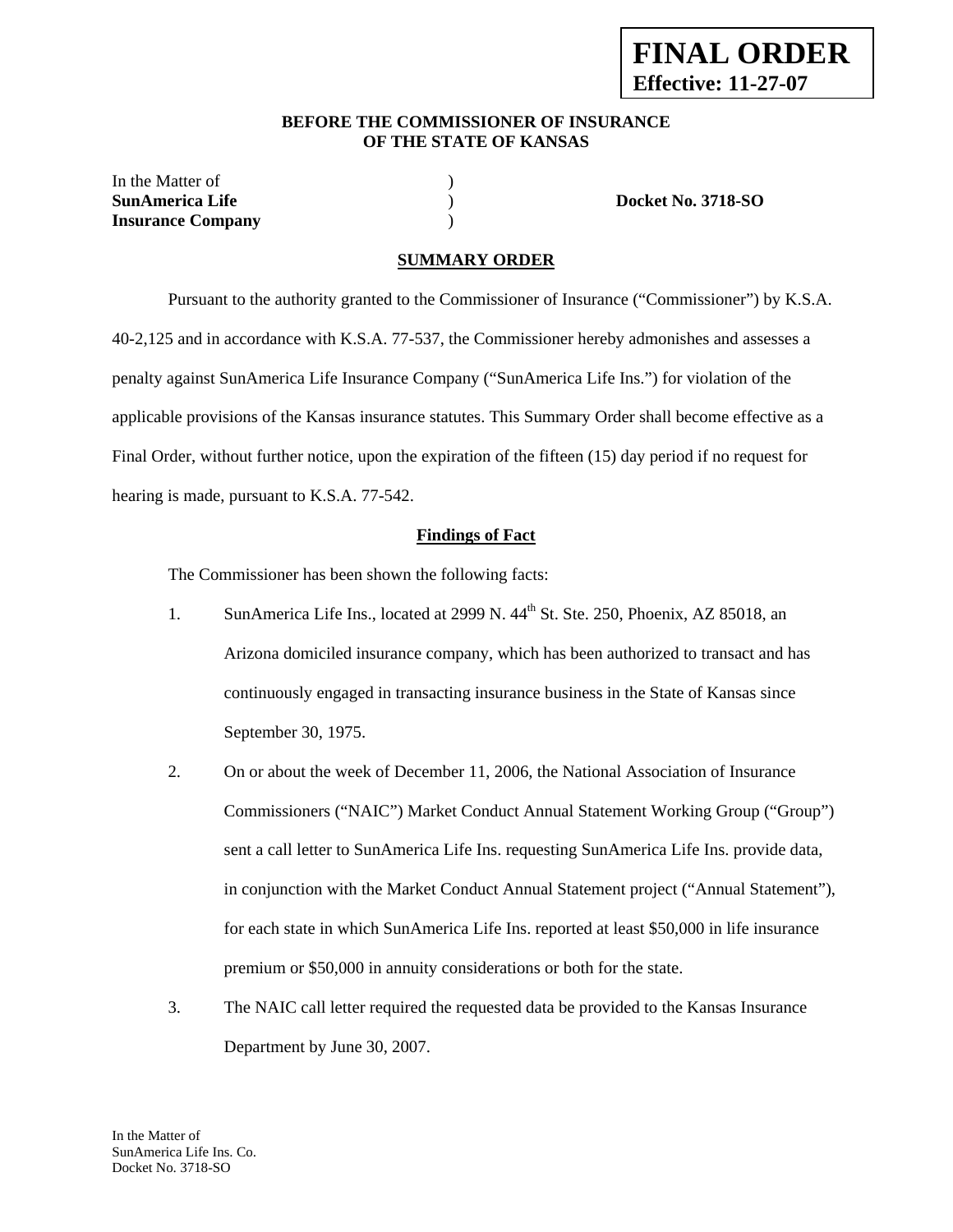- 4. On July 11, 2007, KID Market Conduct Analyst Stacy Rinehart ("Ms. Rinehart") wrote SunAmerica Life Ins. Variable Annuity Compliance Director Joe Ayala ("Mr. Ayala") notifying him of the June 30, 2007 deadline and requesting information as to when the data would be filed with KID. Subsequently, Mr. Ayala requested an extension to file the data which Ms. Rinehart granted until July 20, 2007.
- 5. SunAmerica Life Ins. did not submit the requested documents to KID until August 1, 2007.

## **Applicable Law**

K.S.A. 40-222 provides, in pertinent part:

- (a) Whenever the commissioner of insurance deems it necessary but at least once every five years, the commissioner may make or direct to be made an examination of the affairs and financial condition of any insurance company…doing business in this state.
- (d) The commissioner may also examine or investigate any person, or the business of any person, in so far as such examination or investigation is, in the sole discretion of the commissioner, necessary or material to the examination of the company, but such examination or investigation shall not infringe upon or extend to any communications or information accorded privileged or confidential status under any other laws of this state.
- (g) The refusal of any company, by its officers, directors, or employees or agents to submit to examination or to comply with any reasonable written request of the examiners shall be grounds for suspension or refusal of, or nonrenewal of any license or authority held by the company to engage in any insurance or other business subject to the commissioner's jurisdiction.

### K.S.A. 40-225 provides, in pertinent part:

Every insurance company or fraternal benefit society doing business in this state shall, if the statement of condition required below is compatible, participate in the insurance regulatory information system administered by the national association of insurance commissioners and shall annually, on January 1 or within 60 days thereafter, file with the commissioner of insurance a statement of its condition as of the preceding December 31…Such statement shall be made upon the form and procedures prescribed and adopted from time to time by the national association of insurance commissioners with such additions or amendments thereto as shall seem to the commissioner of insurance best adapted to elicit from such companies as a true exhibit of their condition.

…The commissioner may also at any time address any proper inquiries to any such insurance company or fraternal benefit society or its officers in relation to its condition or any other matter connected with its transactions. Each company, society or officer addressed shall promptly and truthfully reply in writing to all such inquiries, and such replies shall be verified if the commissioner of insurance requires.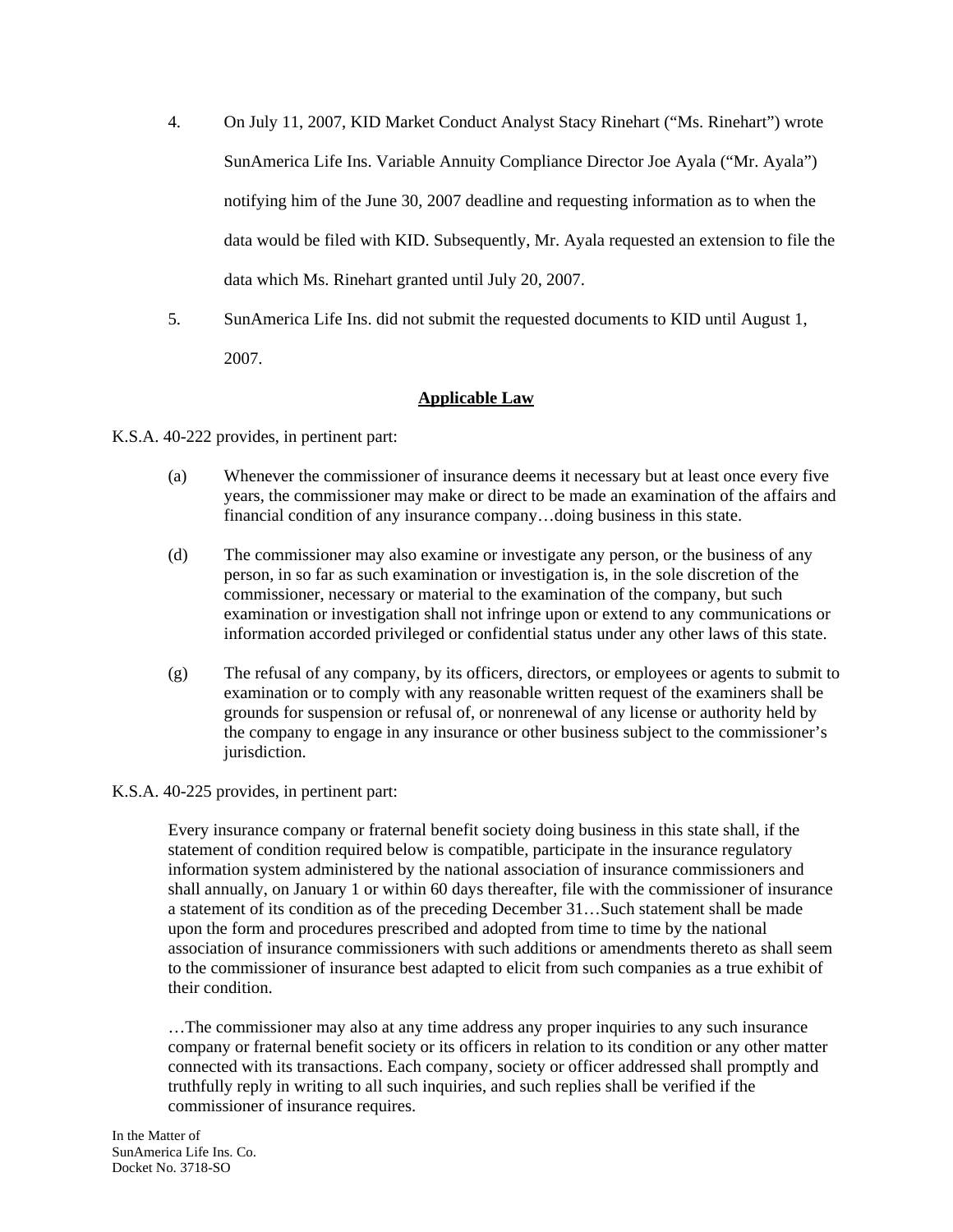### K.S.A. 40-2,125 provides, in pertinent part:

- (a) If the commissioner determines after notice and opportunity for a hearing that any person has engaged or is engaging in any act or practice constituting a violation of any provision of Kansas insurance statutes or any rule and regulation or order thereunder, the commissioner may in the exercise of discretion, order any one or more of the following:
- (b) If any person fails to file any report or other information with the commissioner as required by statute or fails to respond to any proper inquiry of the commissioner, the commissioner, after notice and opportunity for hearing, may impose a penalty of up to \$500 for each violation or act, along with an additional penalty of \$100 for each week thereafter that such report or other information is not provided to the commissioner.

## K.S.A. 40-2405 provides, in pertinent part:

The commissioner shall have the power to examine and investigate into the affairs of every person engaged in the business of insurance in this state in order to determine whether such person has been or is engaged in any unfair method of competition or in any unfair or deceptive or practice prohibited by K.S.A. 40-2403.

# **Conclusions of Law**

The Commissioner has jurisdiction over SunAmerica Life Ins. and the subject matter of this

proceeding and based on Paragraphs #1 through #5 and the Applicable Law enumerated above:

# **IT IS THEREFORE ORDERED BY THE COMMISSIONER OF INSURANCE:**

- 1. SunAmerica Life Ins.'s failure to provide the data pursuant to the NAIC call letter by the July 20, 2007 deadline extension provided by KID constitutes a violation of K.S.A. 40- 2,125(b).
- 2. Pursuant to K.S.A. 40-2,125(b), SunAmerica Life Ins. is hereby ordered to pay a

monetary penalty, due and payable to the Kansas Insurance Department, in the amount of

FIVE HUNDRED DOLLARS AND 00/100 (\$500.00) for its above-stated violation of

K.S.A. 40-2,125.

# **NOTICE OF RIGHTS**

(Pursuant to K.S.A. 77-542)

SunAmerica Life Insurance Company ("SunAmerica Life Ins.") is entitled to a hearing pursuant to K.S.A. 77-537 and K.S.A. 77-542, the Kansas Administrative Procedure Act. If SunAmerica Life Ins. desires a hearing, the company must file a written request for a hearing with:

John W. Campbell, General Counsel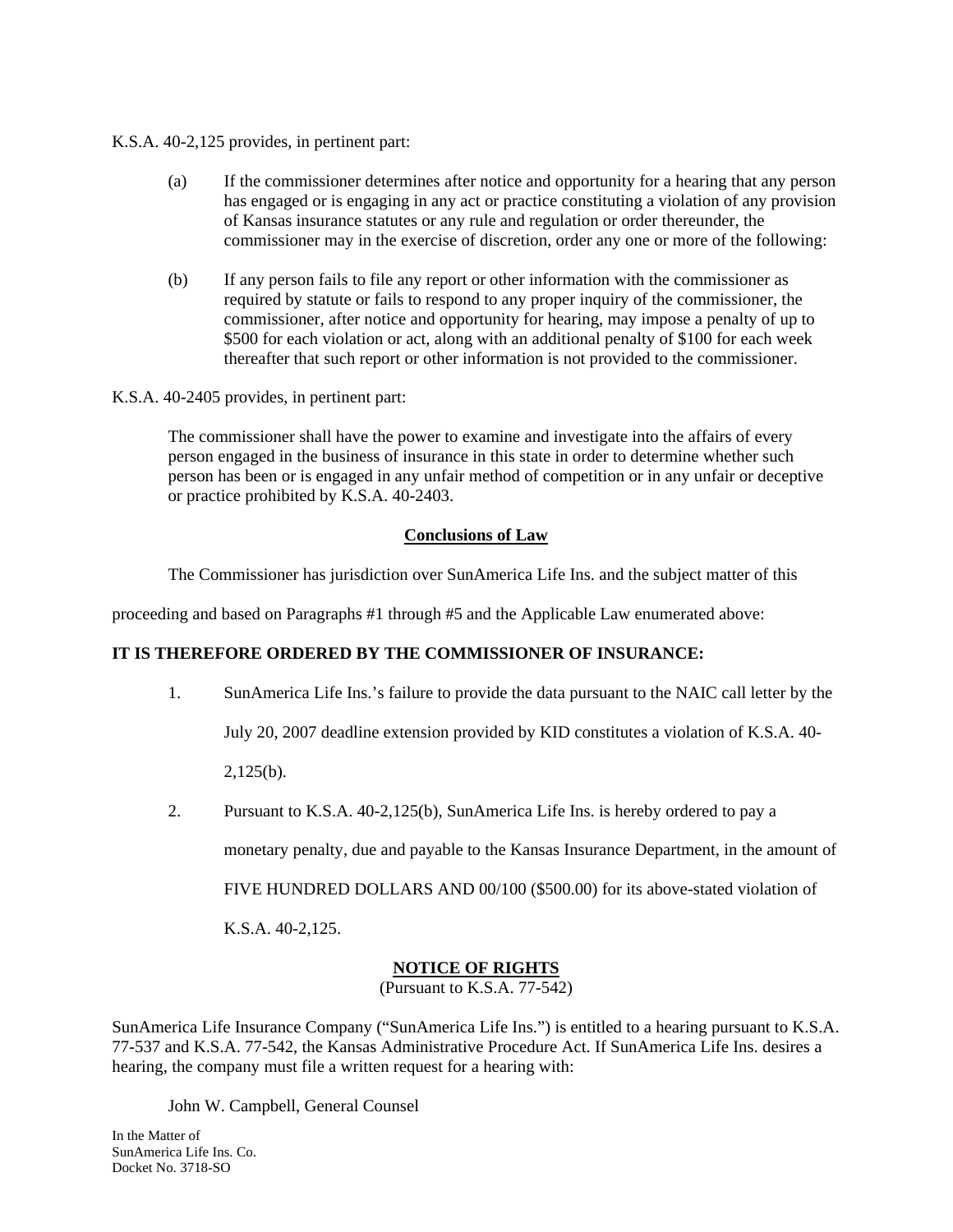Kansas Insurance Department 420 S.W.  $9<sup>th</sup>$  Street Topeka, Kansas 66612

This request must be filed within fifteen (15) days from the date of service of this Order. If SunAmerica Life Ins. requests a hearing, the Kansas Insurance Department will notify the company of the time and place of the hearing and information on the procedures, right of representation, and other rights of parties relating to the conduct of the hearing, before commencement of the same.

If a hearing is not requested in the time and manner stated above, this Summary Order shall become effective as a Final Order upon the expiration of time for requesting a hearing, pursuant to K.S.A. 77-613. In the event SunAmerica Life Ins. files a petition for judicial review, pursuant to K.S.A. 77-613(e), the agency officer to be served on behalf of the Kansas Insurance Department is:

 John W. Campbell, General Counsel Kansas Insurance Department 420 S.W.  $9<sup>th</sup>$  Street Topeka, Kansas 66612

# **IT IS SO ORDERED THIS \_\_31st\_ DAY OF OCTOBER, 2007, IN THE CITY OF TOPEKA, COUNTY OF SHAWNEE, STATE OF KANSAS.**



\_/s/ Sandy Praeger\_\_\_\_\_\_\_\_\_\_ Sandy Praeger Commissioner of Insurance

 \_/s/ John W. Campbell\_\_\_\_\_\_\_ John W. Campbell General Counsel

Prepared and Submitted By:

 $\frac{1}{s}$  Zachary J.C. Anshutz Zachary J.C. Anshutz Staff Attorney